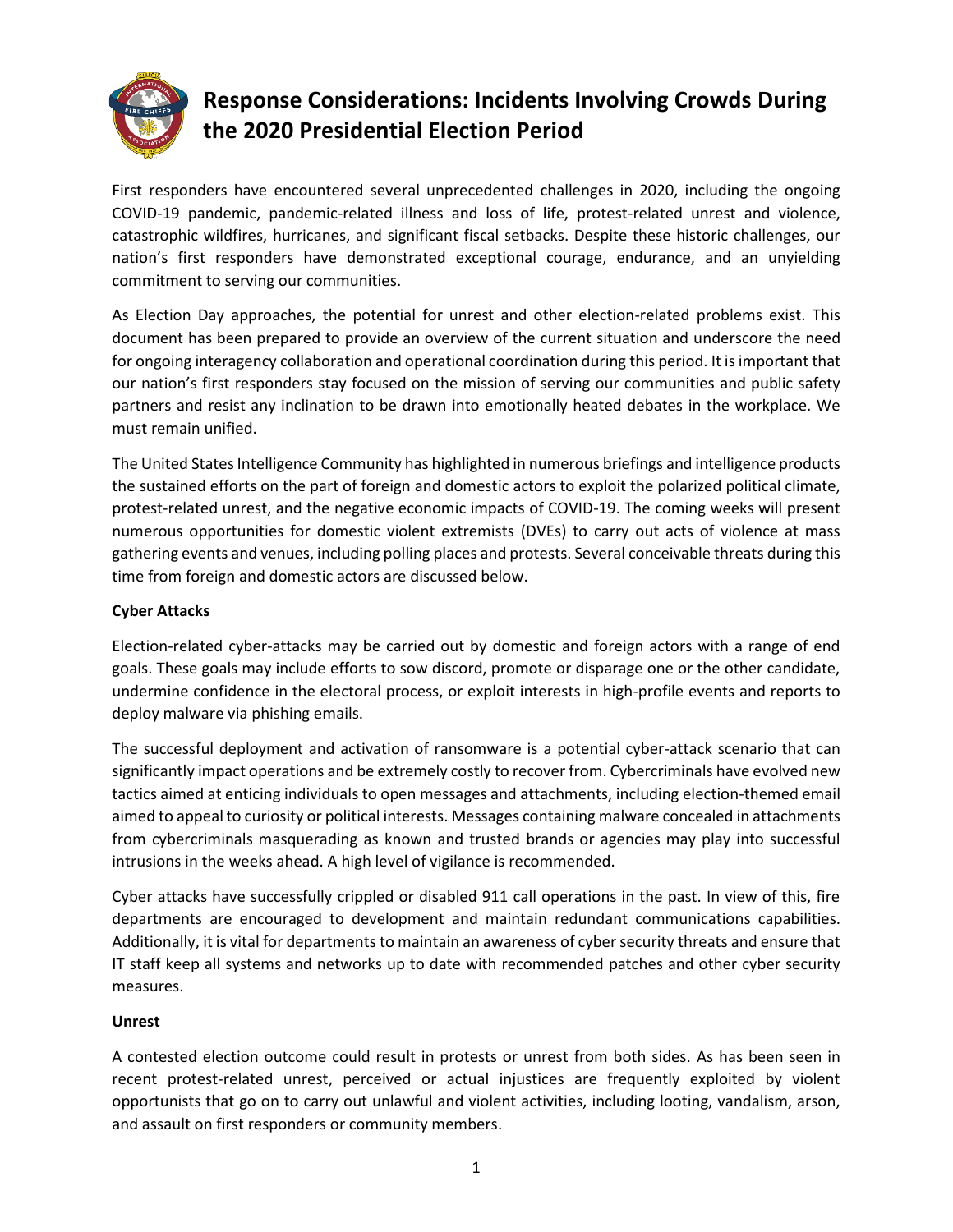Fire and law enforcement officials should plan for large-scale protests, provide support for peaceful demonstrations that are protected by the First Amendment, and develop plans to manage violent elements. These plans should factor the possibility that unrest could go on for an extended time.

#### **Shooting Incidents**

Firearms have factored into many recent acts of violence during protests and as a part of protest-related unrest. Conflicts between protestors and armed counter-protestors are becoming increasingly common and have resulted in shooting incidents. Several law enforcement officers have been killed by DVEs. Other DVE plots to carry out targeted shootings have been disrupted, and several elected officials have received death threats. These events highlight the potential for firearms-related violence in the coming days and weeks. And we also cannot dismiss the potential for lone-wolf attacks aimed at exploiting the symbolism of the election period, or simply to take advantage of the large crowds that may be found at polling places or gathered to protest or celebrate.

#### **Vehicle Rammings**

According to the United States Department of Homeland Security, between May and August 2020, there have been at least 12 incidents nationwide involving individuals charged with vehicle-ramming attacks targeting civilians or law enforcement officers at lawful protests. Although these incidents appear to have occurred spontaneously and resulted in few significant injuries, from 2014 through 2017, terrorists carried at least 17 known vehicle ramming attacks worldwide, resulting in 173 fatalities and hundreds of injuries.

Vehicle rammings are low-tech attacks and allow an attacker to minimize the likelihood of detection by law enforcement while retaining the ability to inflict multiple casualties, particularly if a large vehicle and high speed are used to target a crowd. Unprotected or open area public assemblages, protests or celebrations may present an attractive opportunity to an attacker seeking to carry out a vehicle ramming attack.

## **Terrorist Attacks**

Although there is no precedent for a terrorist attack by a foreign terrorist organization (FTO) targeting a United States election location or process, recent tactics, techniques, and practices (TTPs) employed by FTOs highlight their focus on "soft" targets. ISIS, Al-Qaeda, and other FTOs continue unabated in their ambition to strike within the homeland. As such, it is advisable to remain vigilant during high-profile events, particularly when large crowds will be present, and the security posture will be relatively low.

Recent terrorist attacks have employed stabbings, mass shootings, improvised explosive devices, vehicle rammings, and combinations of these tactics.

## **Chemical or Biological Agent Dispersal, and White Powder Mailings**

Although the use of chemicals and biological agents has been rare in attacks carried out by DVEs, pepper spray has been used by counter-protestors against protestors, and numerous extremist posts have encouraged the dispersal of liquids mixed with the saliva of individuals infected with COVID-19. During periods of unrest, a wide range of TTPs have been used, including throwing bottles containing urine and feces at law enforcement officers and protestors.

A frequent disruption tactic has been to mail letters containing white powder to designated locations or individuals. Most of these mailings have been harmless, but all white powder mailings must be taken seriously, because it cannot be known if the white powder contains a harmful biological or chemical agent, such as anthrax, ricin, or fentanyl, until the powder has been thoroughly analyzed.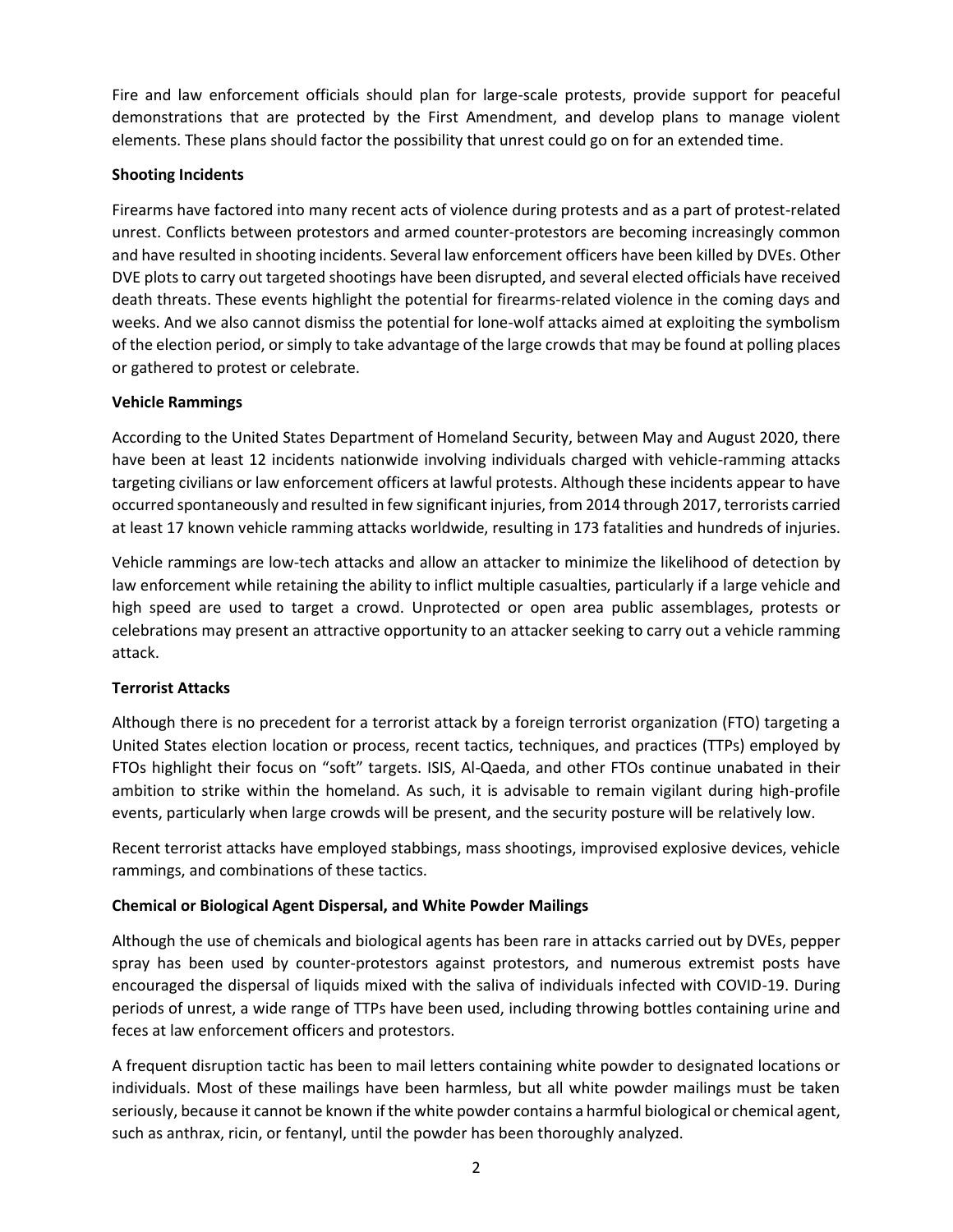#### **Arson**

Countless buildings and vehicles were targeted by violent opportunists during the recent protest-related unrest. In many instances, the buildings and vehicles were targeted specifically due to their affiliation with the government or law enforcement, some even being painted with specific markings to indicate that they should be targeted for arson attacks. To the extent possible, fire personnel should be made aware of any buildings that have been identified as targets for arson, which can facilitate operational planning.

#### **Interagency Collaboration and Operational Coordination**

Preparedness for, and response to any of the above scenarios, will benefit from close coordination with other public safety agencies. Unified planning and training will go a long way in protecting fire personnel and other first responders, while optimizing an effective response to incidents or unrest.

Unified planning is also vital to ensure that all elements of incident command and response factor the potential for exposure to COVID-19 and the development of practical countermeasures to reduce the potential for contamination.

Due to the dynamic nature of the threats associated with the unrest environment, and the possibility that Hot, Warm, and Cold Zones may not be known or designated, operational planning should consider designating law enforcement units to escort fire department resources into areas that may be impacted by unrest. Combined law enforcement and fire department task forces and Rescue Task Forces(RTFs) may be formed as needed to perform fire suppression and emergency medical duties within impacted areas.

#### **Response Considerations to Potential Unrest during the COVID-19 Pandemic**

The below listed considerations have been developed to provide guidance to IAFC members to address potential gaps they may encounter when responding to incidents or unrest involving large crowds during the COVID-19 pandemic. The aim is not to develop new policies, rather, to provide useful considerations to address the unique challenges that may be encountered during incidents that may take place in the climate of the COVID-19 pandemic. A few considerations follow.

## **1. Maintain situational awareness.**

- a. As new information is developed, stay informed.
- b. Maintain awareness of local mass gathering events, and public reactions (including large celebrations or protests). Be alert to the potential for hospital overcrowding.
- c. Monitor the climate and sentiments in the community. Is it largely peaceful or are tensions increasing? Are individuals or groups present at mass gatherings that seek to incite or carry out disruptions or violence? Indicators frequently exist prior to violent eruptions.
- d. Maintain channels of communication with law enforcement or fusion center partners regarding threat information.
- e. Share information as appropriate with field commands and other personnel.
- f. Social media feeds can be valuable sources of information regarding current or planned unrest activity but should be used with caution. Foreign and domestic actors may seek to sensationalize events or disseminate inaccurate or false reports, particularly via social media. It may be necessary to vet reports before sharing or acting on information. NOTE: During periods of unrest, personnel should exercise caution with the use of social media and avoid any posts that may reveal operational activities since these may be monitored by and exploited by violent opportunists.
- g. Be alert to the presence of cyber threats disguised as legitimate sources of information.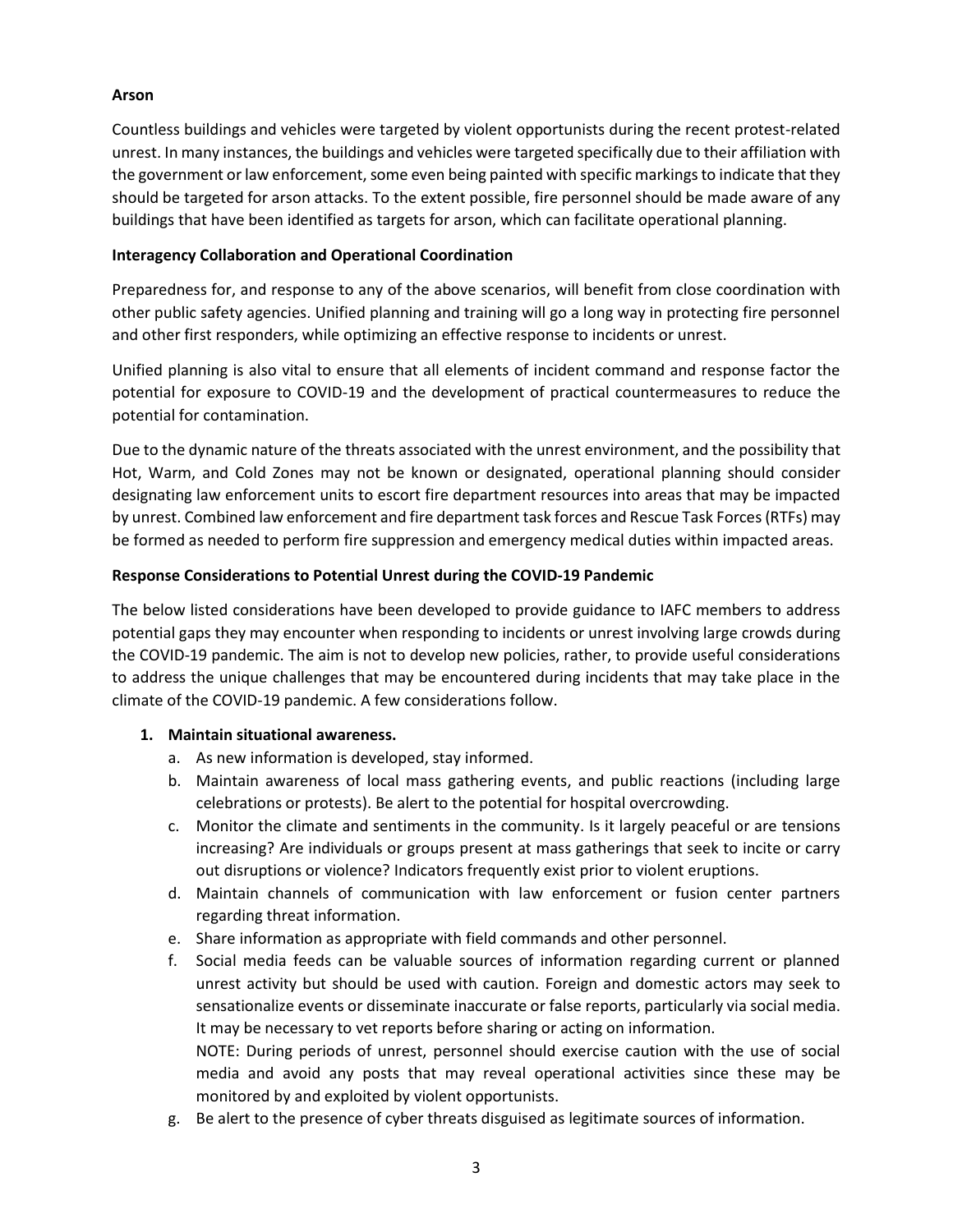## **2. Unified Command is the recommended framework for developing comprehensive incident objectives and strategies.**

a. The command structure for incidents involving mass gatherings and large crowds tend to be law enforcement-centric. However, a Unified Command will contribute to the development of comprehensive incident objectives and strategies to best meet the needs of community members and first responders by factoring social distancing guidelines, modified patient care directives, and other priorities. The development of a single unified Incident Action Plan (IAP) will go a long way in anticipating the unique needs of incidents in this climate.

## **3. Provide unified messaging and consider developing a Crisis Communications Plan.**

- a. Communities need and expect accurate and timely information during a crisis. Depending on the nature of the situation, first responder agencies should be prepared to provide prompt and accurate information and direction, utilizing effective information channels.
- b. A Joint Information System (JIS)/Joint Information Center (JIC) can be developed, virtually if necessary, to develop and manage a Crisis Communications Plan.
- **4. Ensure that COVID-19 mitigation guidelines are being followed at all incident locations, including the Incident Command Post (ICP), Staging Areas, and Treatment Areas.**
	- a. ICPs and other command and coordination locations should have a larger footprint to allow for recommended social distancing.
	- b. The ICP may need to be protected by yellow (fire line) tape, and access points designated to discourage uncontrolled access.
	- c. Access points to the ICP may need to provide PPE (i.e., facemasks, gloves, eye protection, etc.) for staff that arrive without such items. Hand sanitizer should also be readily accessible.
	- d. Signage may need to be developed in advance stipulating the need for social distancing.
	- e. Members in Staging Areas should remain with their companies and maintain social distancing and use of PPE in all interactions with other first responders.
	- f. Treatment Areas should have a larger footprint to allow for social distancing.
	- g. Facemasks or oxygen masks may need to be placed on all patients to reduce exposure.
- **5. A Safety Officer should be assigned to review the IAP for safety implications, develop a Medical Plan, monitor social distancing and PPE practices, present safety messages, and suggest adjustments as needed to prevent unsafe acts.**

## **6. Provide for personnel relief and rehabilitation**

a. During periods of unrest, personnel may be required to work for extended periods of time. Consider the need for adequate relief and rehabilitation arrangements for personnel who may be engaged in operational or support activity longer than routine practices allow.

## **7. Identify unsafe areas during mass gatherings and incidents involving large crowds.**

- a. Maps or diagrams may be useful to identify areasthat may be densely populated and not safe for the sustained presence of fire personnel.
- b. If Hot, Warm, and Cold Zones have been designated, ensure that the boundaries are current and regularly updated. As stated below, fire department personnel should only enter Warm Zones when accompanies by law enforcement.
- c. Take advantage of available aerial footage of the incident area (e.g., news media coverage).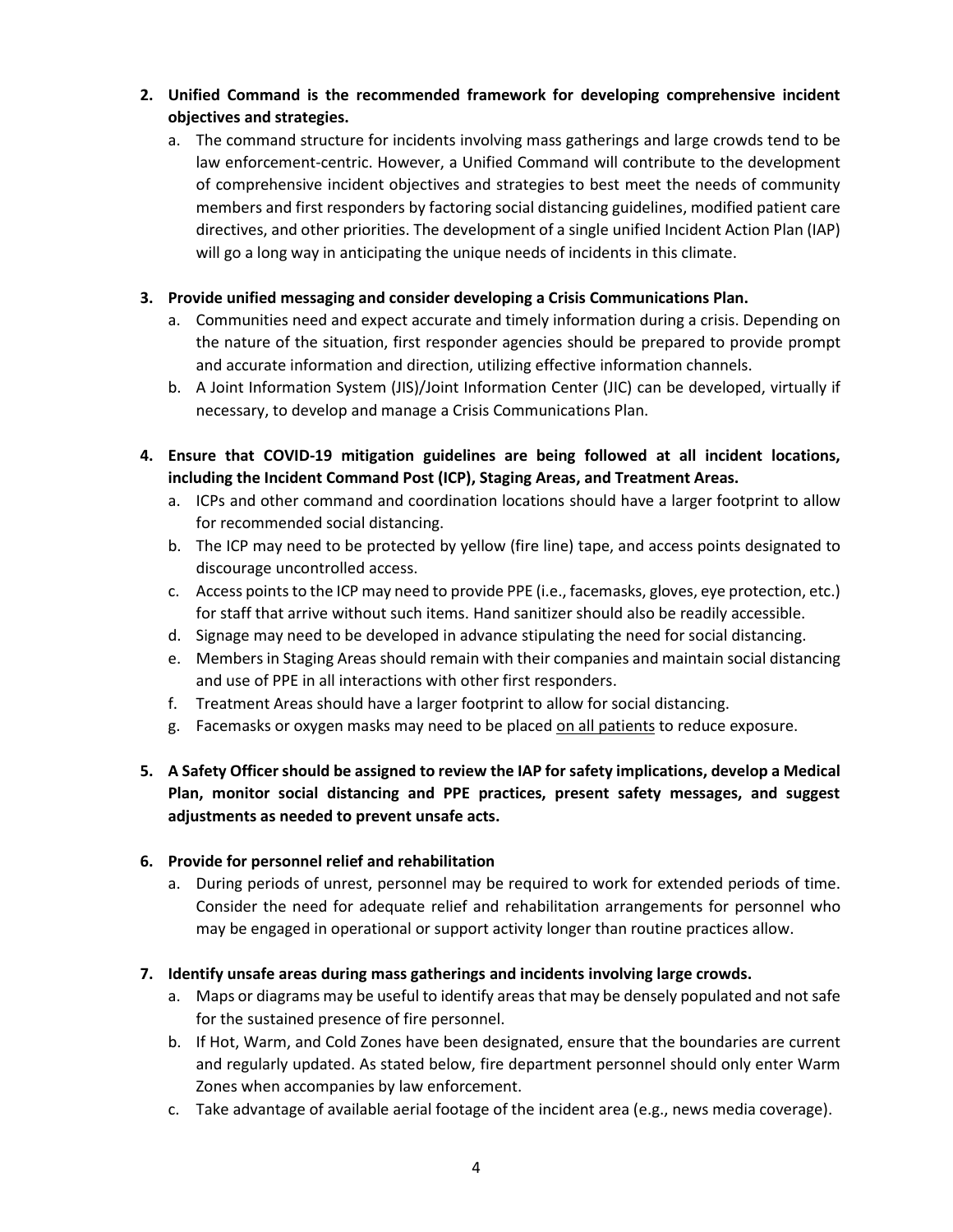## **8. Consider needed adjustments to Rescue Task Force (RTF) operations.**

- a. If an incident develops that requires the use of RTFs, modifications may need to be made to provide for social distancing and additional PPE (e.g., facemasks, etc.). No modifications should be made that would deprive fire or EMS personnel of law enforcement protection within a Warm Zone.
- b. Consider measures to ensure secure ingress and egress to and from areas impacted by unrest.
- **9. Ensure that emergency/gross decontamination provisions for first responders and civilians are in place that harmonize with the guidance of departmental and public health authorities.**
	- a. It may be necessary to prepare for the presence of individuals or groups that may attempt to throw possibly contaminated substances at first responders. If indicated, put in place provisions for rapid decontamination.
	- b. It is recommended to develop specific decontamination provisions for law enforcement officers that may be targeted.
- **10. To help fire departments provide service to their communities in uncertain environments, the IAFC has both compiled the following resources.**
	- **a. Fire and Emergency Medical Services Response to Civil Unrest** [https://www.ems.gov/pdf/Fire\\_and\\_Emergency\\_Medical\\_Services\\_Response\\_to\\_Civil\\_Unre](https://www.ems.gov/pdf/Fire_and_Emergency_Medical_Services_Response_to_Civil_Unrest.pdf) [st.pdf.](https://www.ems.gov/pdf/Fire_and_Emergency_Medical_Services_Response_to_Civil_Unrest.pdf) This document, prepared by the U.S. Fire Administration and the National Highway Traffic Safety Administration, provides information about protecting personnel, apparatus and stations, along with how to safely operate during a period of civil unrest.
	- **b. Fire and EMS Civil Unrest Response -** [https://www.usfa.fema.gov/operations/civil\\_unrest/](https://www.usfa.fema.gov/operations/civil_unrest/) The U.S. Fire Administration (USFA) and the National Highway Traffic Safety Administration's Office of Emergency Medical Services worked together to compile these best practices to assist you with your response to civil unrest incidents in your community. Fire and EMS personnel should follow the general guidance in this section to prepare personnel, the station, apparatus and the community for emergency response in a challenging environment.
	- c. **Violent Extremists & Terrorists Exploit Civil Unrest & Public Assemblies in the U.S.** [https://www.dni.gov/files/NCTC/documents/jcat/firstresponderstoolbox/89s\\_-](https://www.dni.gov/files/NCTC/documents/jcat/firstresponderstoolbox/89s_-_Violent_Extremists_and_Terrorists_Exploit_Civil_Unrest_and_Public_Assemblies_in_the_United_States-survey.pdf) Violent Extremists and Terrorists Exploit Civil Unrest and Public Assemblies in the U nited States-survey.pdf. This two-page report summarizes the civil unrest threat and includes resources for local public safety agencies' use.
	- d. **Protecting Infrastructure During Public Demonstrations** [https://www.cisa.gov/sites/default/files/publications/Protecting%20Infrastructure%20Durin](https://www.cisa.gov/sites/default/files/publications/Protecting%20Infrastructure%20During%20Public%20Demonstrations_102220_FINAL_508.pdf) [g%20Public%20Demonstrations\\_102220\\_FINAL\\_508.pdf.](https://www.cisa.gov/sites/default/files/publications/Protecting%20Infrastructure%20During%20Public%20Demonstrations_102220_FINAL_508.pdf) This DHS document provides guidance and resources to prevent and mitigate the opportunity for unlawful acts during public demonstrations.

## e. **Urban Fire Forum Civil Unrest White Paper** - [https://www.nfpa.org/-](https://www.nfpa.org/-/media/Files/Membership/member-sections/Metro-Chiefs/Urban-Fire-Forum/2016/2016UFFCivilUnrestWhitePaper.ashx) [/media/Files/Membership/member-sections/Metro-Chiefs/Urban-Fire-](https://www.nfpa.org/-/media/Files/Membership/member-sections/Metro-Chiefs/Urban-Fire-Forum/2016/2016UFFCivilUnrestWhitePaper.ashx)[Forum/2016/2016UFFCivilUnrestWhitePaper.ashx.](https://www.nfpa.org/-/media/Files/Membership/member-sections/Metro-Chiefs/Urban-Fire-Forum/2016/2016UFFCivilUnrestWhitePaper.ashx) This 2016 joint IAFC-NFPA-Metro Chiefs document provides information about working with your community, developing unified command with law enforcement, force protection, and operations during periods of civil unrest.